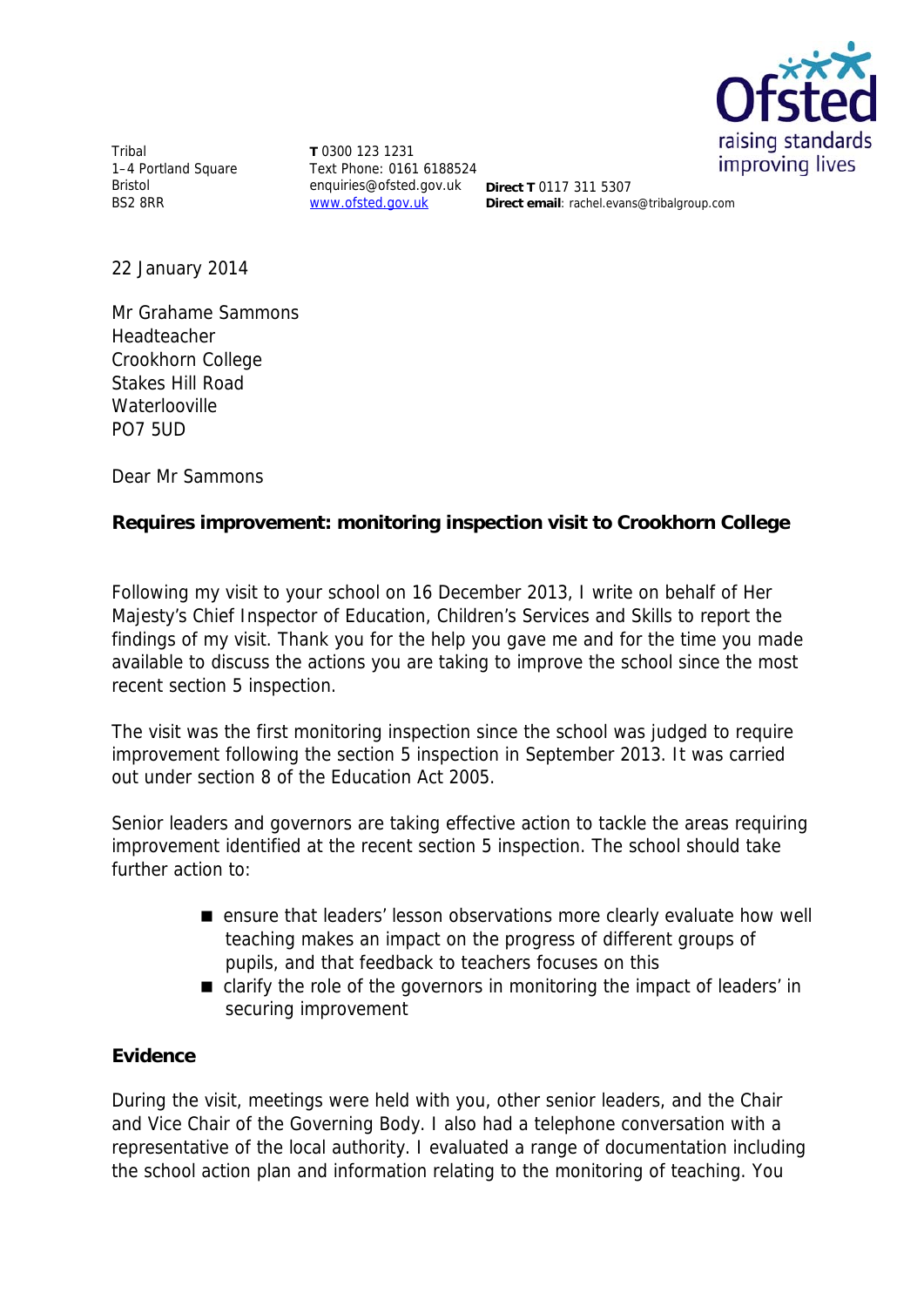

took me on a tour of the school and we made brief visits to a number of classes where I spoke to students about their work.

## **Main findings**

You and the senior leadership team are clear about the priorities for improvement and that better quality teaching is crucial to this. New appointments to the senior leadership team have brought a fresh perspective and stronger challenge to the school. Roles within the senior leadership team have been clarified so that areas of responsibility and accountability are more clearly defined. You have made improvements to the curriculum that allow students to concentrate on doing better in a smaller range of subjects, including English and mathematics.

Governors understand that teaching and achievement needs to improve for all students and especially for those eligible for free school meals. However, the school's action plan does not make clear enough what the governors' role will be in challenging senior leaders over whether their work is bringing rapid improvement.

You are providing some useful professional development and support to teachers where they require improvement and for teachers who are moving from good to outstanding. Early signs are that this is proving more effective in developing the practice of teachers who are already good, than those whose teaching requires improvement. A contributing factor is that, while you are refining the way you and other leaders observe lessons and feed back to teachers, there is too little analysis of the impact of teaching on the progress of different groups of pupils.

The programme of more frequent checking on the performance of different subjects is making middle leaders increasingly accountable for how well their departments are doing. It is also enabling middle leaders to be more involved in the improvement of teaching across the school. You are now having more focused student achievement meetings which are holding teachers more strongly to account for the progress of students in their class.

The use of assessment information has sharpened, enabling you to see if students are making faster progress and to check they are on track to achieve their potential. Where appropriate you are setting new more ambitious targets for students as a result of progress they have made, so that they know more is expected of them. You are monitoring the progress of students eligible for free school meals more closely and this has enabled you to provide them with more targeted support. The introduction of the 'flight path' allows students to keep track of their own their progress and be better informed about what they need to do to improve.

Ofsted may carry out further visits and, where necessary, provide further support and challenge to the school until its next section 5 inspection.